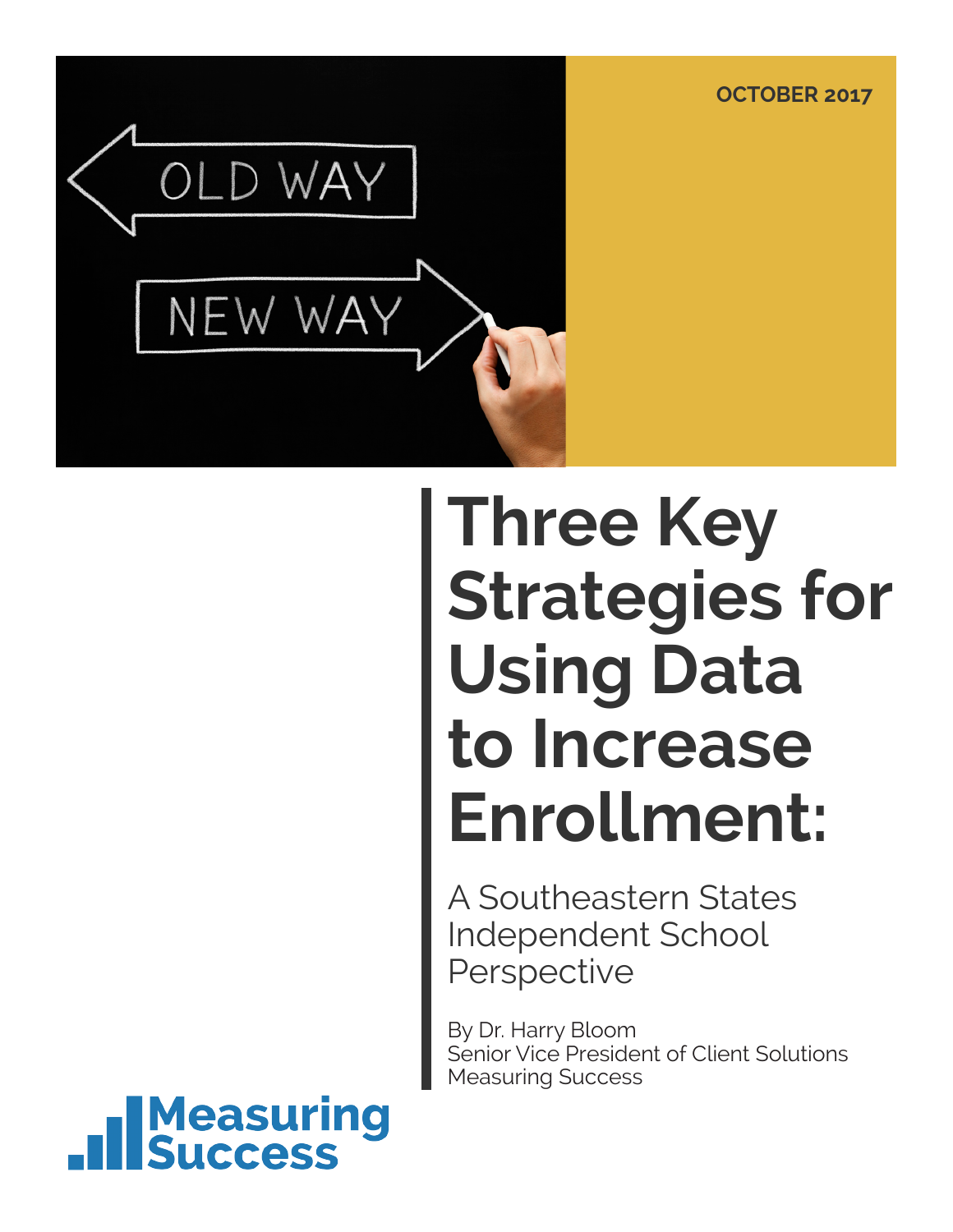## **A SOUTHEASTERN STATES INDEPENDENT SCHOOL PERSPECTIVE** Three Key Strategies for Using Data to Increase Enrollment

# **Contents**

| Introduction                                                                                                                                   |  |  |
|------------------------------------------------------------------------------------------------------------------------------------------------|--|--|
| <b>Enrollment and Admission Funnel Condition of Southeastern Schools2</b>                                                                      |  |  |
|                                                                                                                                                |  |  |
| <b>STRATEGY 1: Identify, Research, and Grow Enrollment</b>                                                                                     |  |  |
| <b>STRATEGY 2: Utilize Regular Surveys of Parents, Students and</b><br><b>Alumni Surveys to Systematically Enhance Educational Program</b><br> |  |  |
| <b>STRATEGY 3: Mine Benchmarking Information and Financial</b><br>Reengineering to Enhance Your School's Value Proposition6                    |  |  |
|                                                                                                                                                |  |  |

## **Figures**

| 3. Divisional Enrollment Trends in Fastest Growing        |  |
|-----------------------------------------------------------|--|
| 4. Southeastern Schools Enrollment Growth (2016 vs 2011)3 |  |
|                                                           |  |
|                                                           |  |

# **About the Author**

**Dr. Harry Bloom** is Measuring-Success' Senior Vice President of Client Solutions. His for profit experience includes brand and product management at Procter & Gamble and General Electric and management consulting with McKinsey & Company. In his independent school work, Dr. Bloom has developed and implemented a number of marquee programs, including the Atidenu Recruitment and Retention program, the Recruitment and Retention Academy, the Governance & Fundraising Academy and the Financial Benchmarking and Financial Reengineering program. These



programs have helped well over 100 independent schools enhance revenue, increase efficiency and strengthen their sustainability. Bloom has conducted and published independent school and nonprofit governance research that has identified practices that predict financial and educational success.

Dr. Bloom has been a featured presenter at conferences for the National Business Officers Association, the Independent School Association of the Central States, the New York State Association of Independent Schools, and the California Business Officers Association.

# **Introduction and Survey Methods**

The data sets used in this study come from surveys conducted by Measuring Success in collaboration with National Business Officers Association (NBOA) and Independent School Management (ISM).

This report is based on over 200 randomly selected schoools' survey responses and covers the 2011-2016 school years.

The content provided in this white paper is copyrighted (2017) to Measuring Success. The information is intended solely for informational purposes and is provided with the understanding that the author and publishers are not offering specific advice or services not otherwise contracted.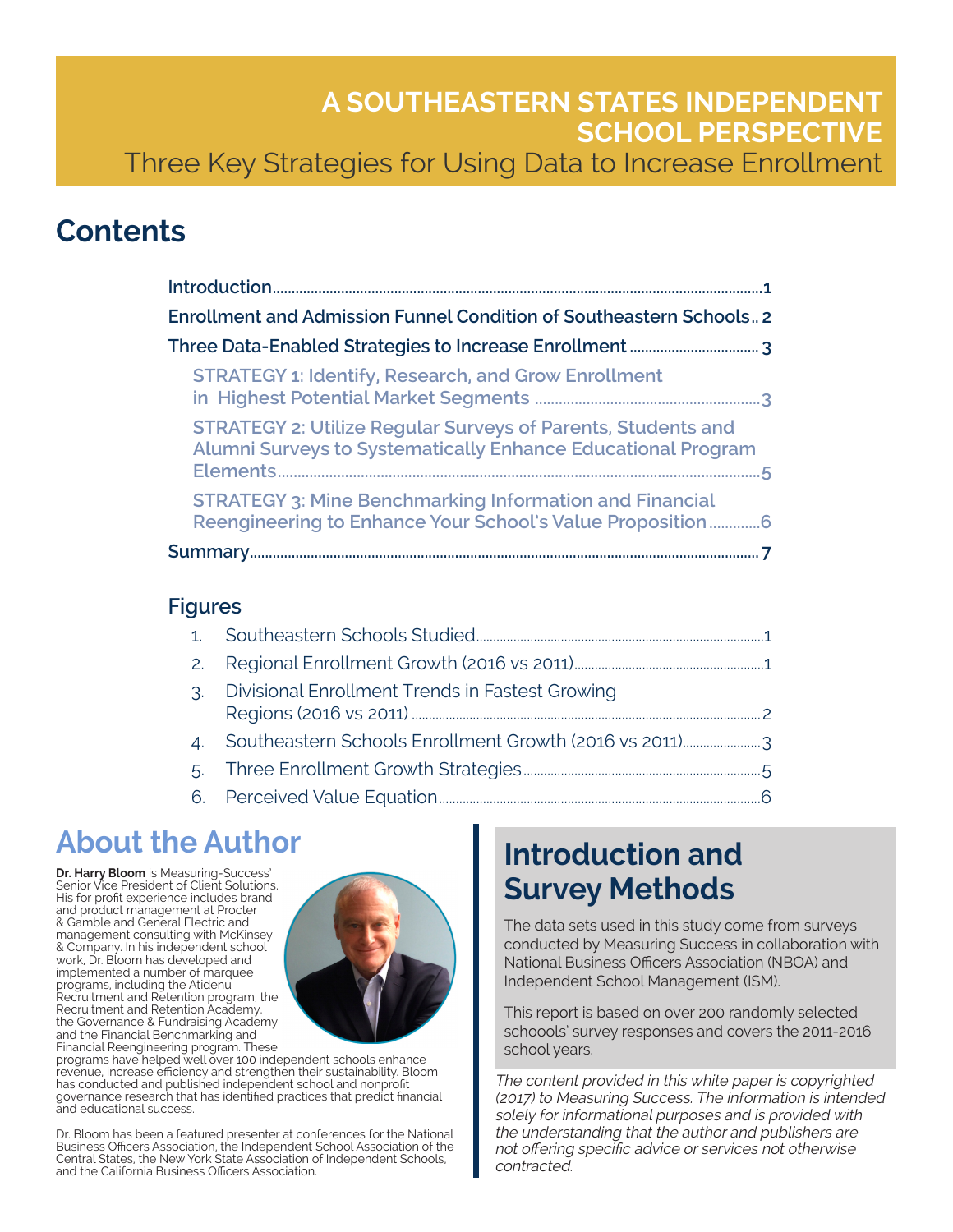A 2016 Measuring Success survey conducted among more than 200 randomly selected independent schools that varied widely in size, grade structure, and urban/rural character, revealed that the **Southeast Region** was the third fastest growing region in the U.S. during 2011-2016. As noted below, the Southeast region includes independent schools from Florida, Georgia, North Carolina, South Carolina, Virginia, and West Virginia. Forty-three of these schools represented Southeastern US independent schools (Figure 1).

The two top performing regions were the **South Central Region**, including 32 schools from Texas, Alabama, Kentucky, Louisiana, Mississippi, and Tennessee, and the **Pacific Region**, including 46 schools from California, Washington State, Oregon, Hawaii and Alaska (Figure 2).

While only ranking third in overall enrollment growth rate, Southeast region schools outperformed their peers from the South Central and Pacific Regions in preschool and high school divisions while lagging in elementary and middle school grades. As can be seen in Figure 3 (next page), all three regions demonstrated the enrollment weakness in elementary school grades that is common across the U.S.

Given the national weakness in the elementary school grades, the Southeast's relative strength in the preschool division represents a key asset to build upon to fuel future enrollment growth, as well as a challenge. Southeastern schools need to focus on implementing moving up programming and systems to ensure that parents enroll their preschool students in the elementary school grades.



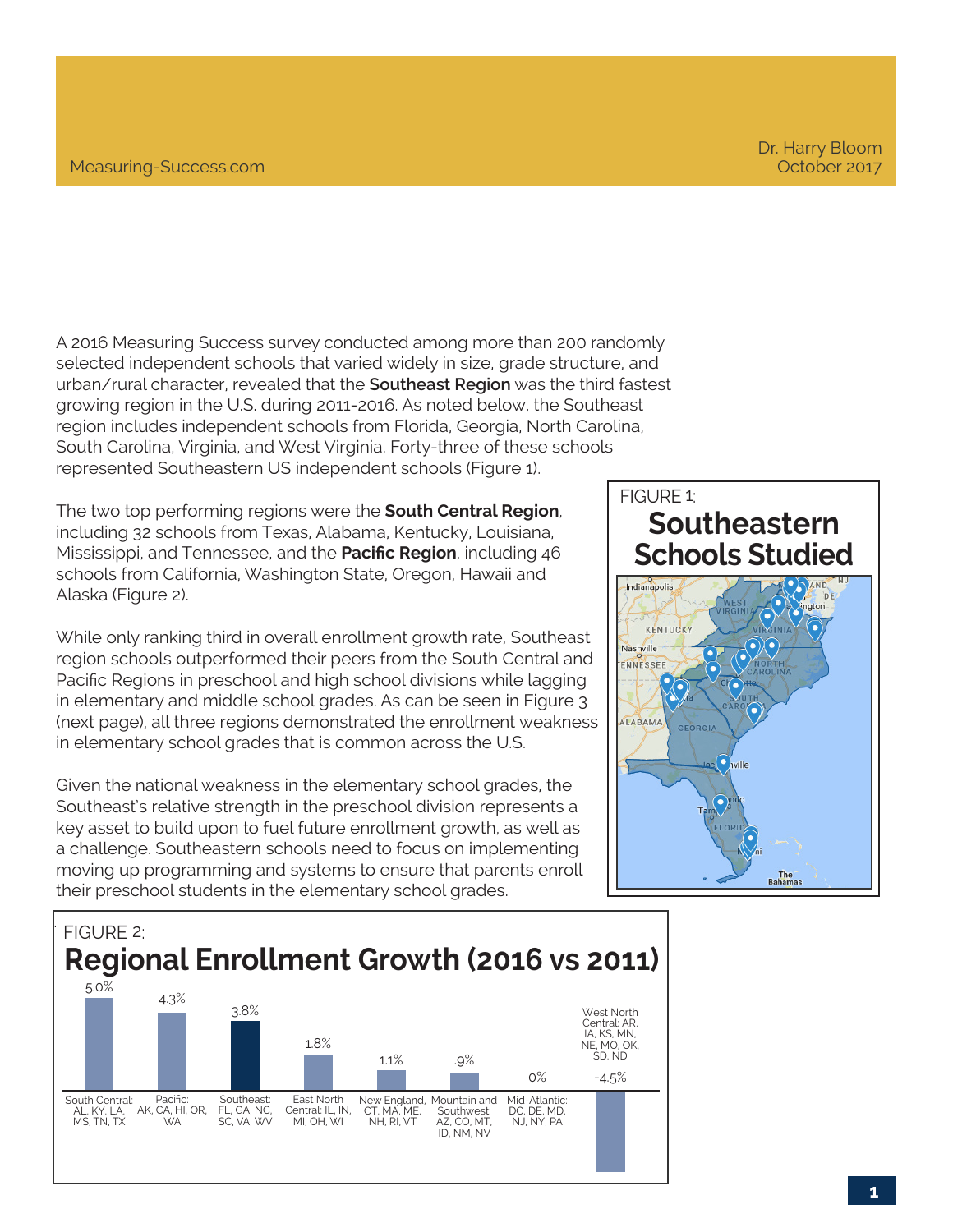## **A SOUTHEASTERN STATES INDEPENDENT SCHOOL PERSPECTIVE** Three Key Strategies for Using Data to Increase Enrollment



## **Enrollment and Admission Funnel Condition of Southeastern Schools**

However, even with this relatively robust picture of Southeastern enrollment vitality, there are "have" and "have not" schools within the Southeast region. In fact, one-third of the schools in the Southeast sample experienced average enrollment declines of nearly 9 percent over the five-year timespan, the middle third averaged 2 percent growth, while the top third averaged a noteworthy 23 percent growth rate.

Furthermore, upon careful analysis of enrollment pipeline information, we noted that during recent years, growth has slowed for even the top performing southeastern schools. In fact, among Southeast schools that had increased their enrollment during 2011-2016, 46 percent experienced absolute declines in completed applications in one or more school divisions during 2016.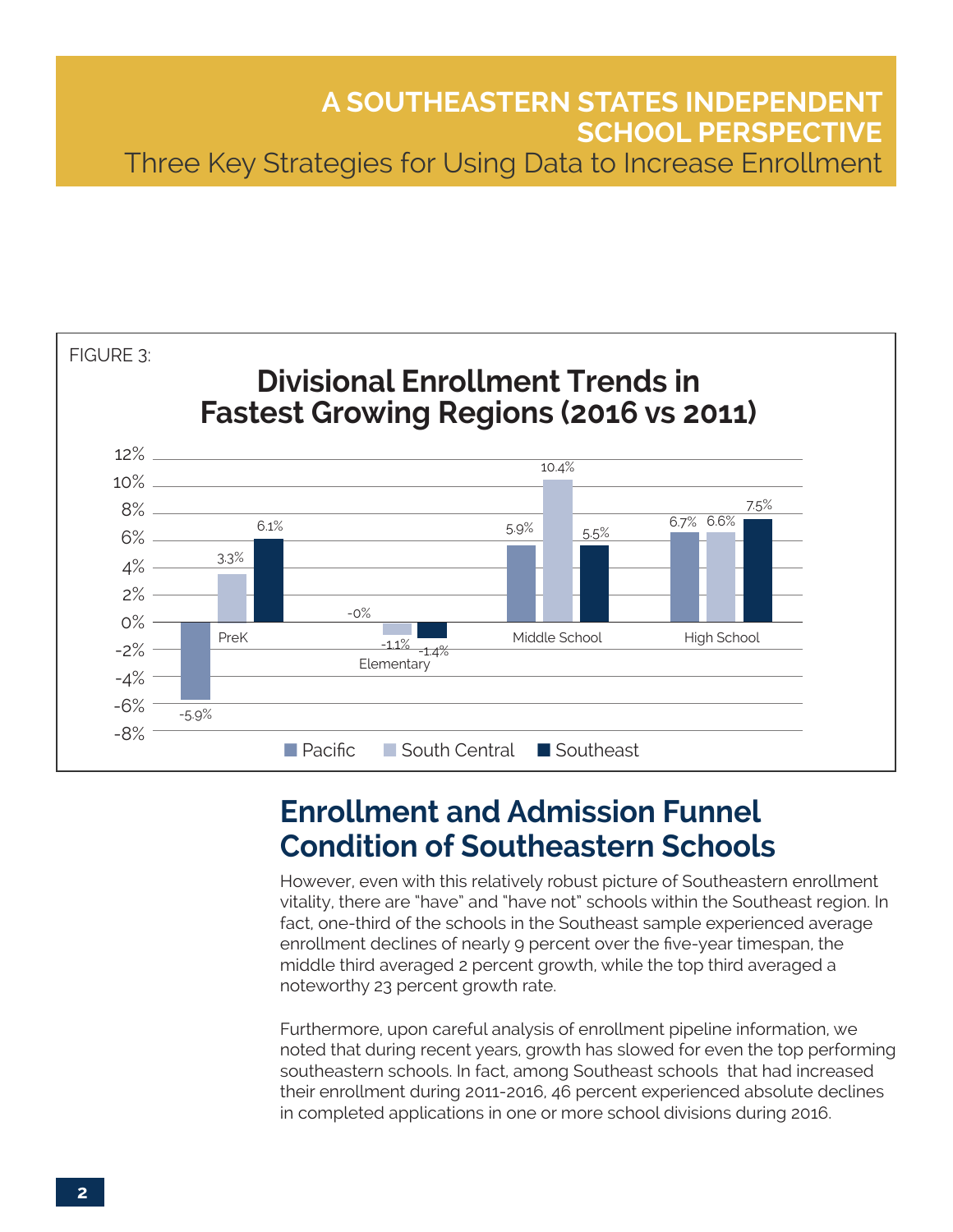

# **Three Data-Enabled Strategies to Increase Enrollment**

In this challenging growth environment, Measuring Success' experience indicates that the strategically focused use of data can facilitate a reliable pathway to enrollment growth. There are three key data enabled strategies that can build a foundation for growth, either for schools experiencing enrollment pressures, or schools already on a growth pathway that want to ensure continued growth.

#### **STRATEGY 1: Identify, Research, and Grow Enrollment in Highest Potential Market Segments**

Sophisticated schools are recognizing that relying solely on broad-based enrollment marketing, involving the purchase and exploitation of the same high-income household lists available to their competitors, is an unreliable way to build their schools' enrollment. This is particularly the case in highly competitive markets with both high quality public schools and independent schools. This generic enrollment building strategy essentially ignores two key realities about private school enrollment building.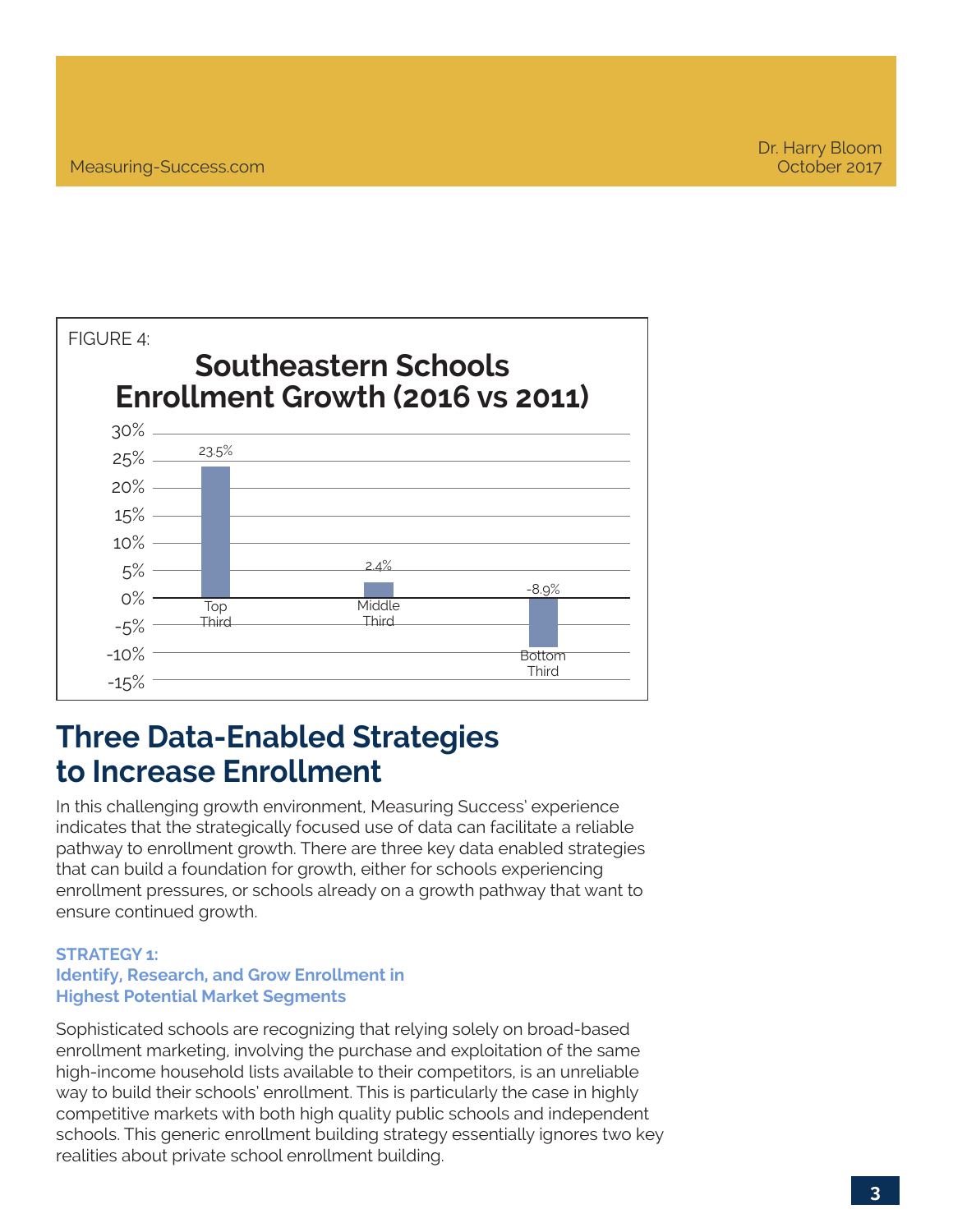## **A SOUTHEASTERN STATES INDEPENDENT SCHOOL PERSPECTIVE** Three Key Strategies for Using Data to Increase Enrollment

**"...the easiest way for a school to grow is to fully understand and cultivate new members of already satisfied market segments"**

The first reality is that the information source that parents most rely on in selecting a school for their children is the word of mouth endorsement of other parents, whom they regard as peers, who have common aspirations for their children and shared life experiences.

The second reality is that virtually every school is comprised of disparate market segments—groups of families with relatively common school choice priorities who can be targeted efficiently and effectively, often through social networks. Examples of

segments might include families whose parents work at particular area colleges as professors, or parents involved in local medical centers, or members of churches or synagogues. Often such segment members have particular pronounced educational choice preferences that can be researched and catered to in messaging as well as common social networks that can be targeted.

Our experience at Measuring Success has taught us that the easiest way for a school to grow is to fully understand and cultivate new members of already satisfied market segments. By analyzing application and other accessible demographic information about current and prospective families, it is possible to identify discrete, targetable market segments. Furthermore, it is vital to utilize qualitative and quantitative market research to hone in on target segment members' wants and needs, understand how they measure value, and define the most compelling manner of communicating that value. Net, the most effective, and the most efficient way of recruiting new target segment members is to mobilize current satisfied segment members to engage in systematic ambassadorship and social media enabled outreach.

In fact, following a recent national program that employed this strategy and involved over two dozen faith-based schools, 70 percent of the schools achieved a minimum ten percent increase in entry grade enrollment.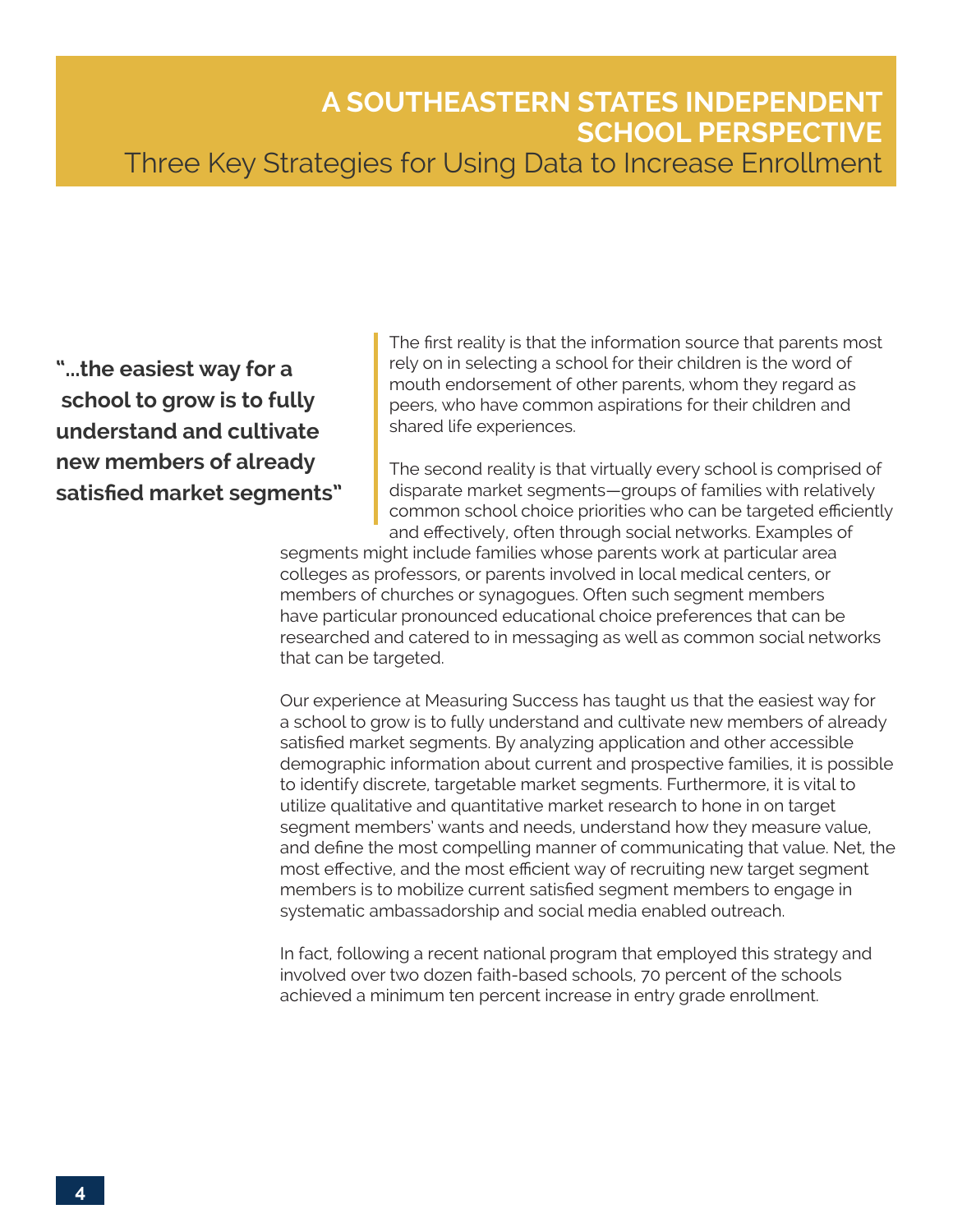

#### **STRATEGY 2:**

### **Utilize Regular Surveys of Parents, Students and Alumni to Systematically Enhance Educational Program Elements**

The second strategy used by schools desiring to retain or restore enrollment growth momentum is that of disciplined and regular use of parent, student, and alumni surveys. Such surveys define critical strengths and also identify opportunities to enhance a school's value among prime market segments. Our experience implementing well over 100,000 parent surveys and tens of thousands of alumni surveys, and consulting with schools on how to act upon their findings demonstrates that this is a predictable pathway to enrollment growth. Dr. Bruce Powell, Head of School at de Toledo High School in Los Angeles, describes the value of consistent surveying as follows. "The work that we have done with Measuring Success allowed us to deeply examine what the perception is in our community of our program and of our excellence. We were able to make adjustments to that excellence, increase that excellence and attract more families who can pay the full tuition, who thereby demand that level of excellence."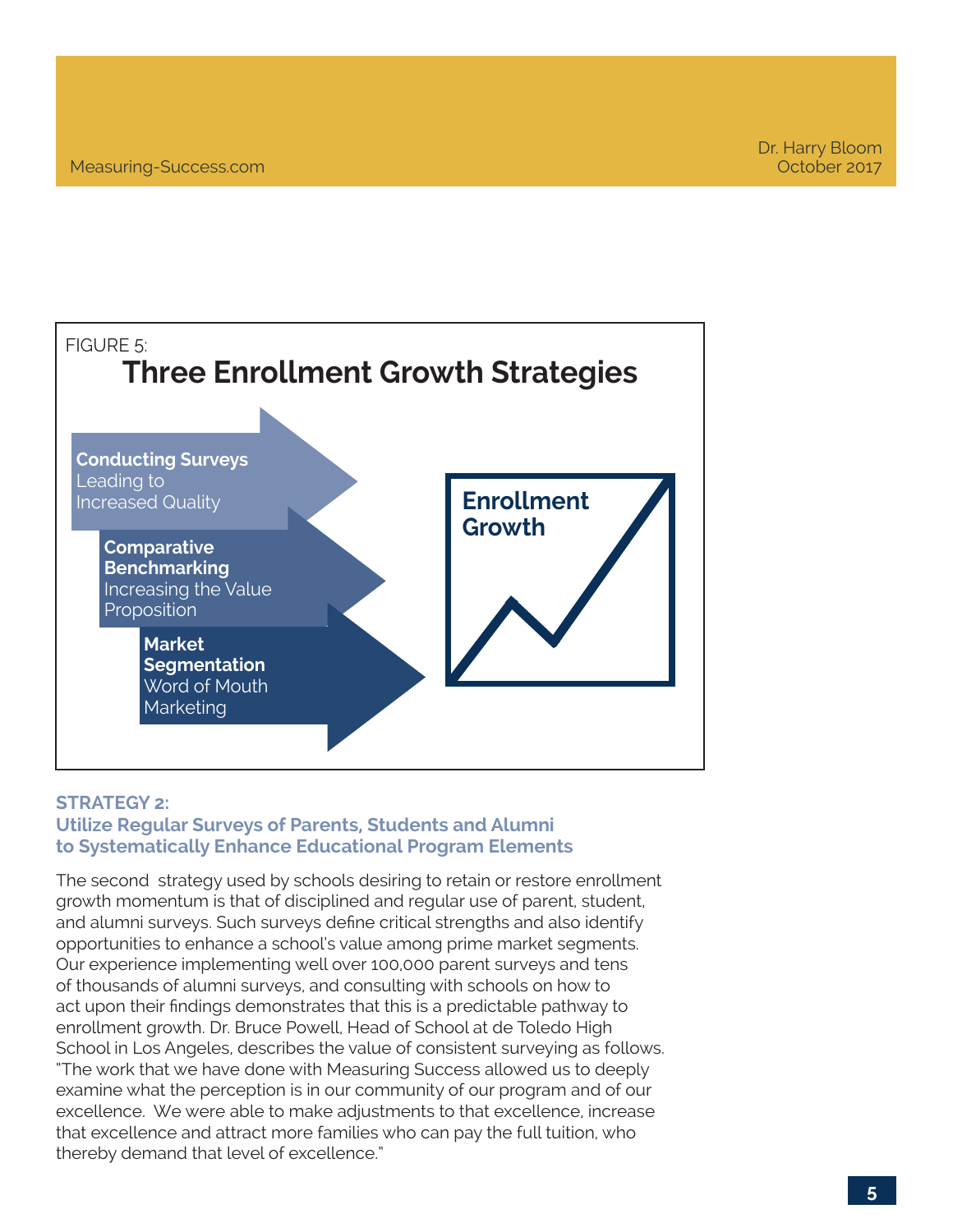

#### **STRATEGY 3: Mine Benchmarking Information and Financial Re-engineering to Enhance Your School's Value Proposition**

The third key strategy employed by schools desiring to maintain or enhance their recruitment "edge" is to systematically focus on enhancing their school's value proposition through benchmarking-enabled "financial re-engineering." A school's value proposition is best expressed as the perceived value it delivers to target market segment members relative to their school choice priorities, minus the cost of enrollment, compared to the net (of cost) value propositions of competing schools.

**Strategic use of data can help ensure enrollment growth.** Measuring Success' experience is that when a school maximizes its delivery of value relative to the cost to the customer of acquiring that value, and when that perceived value equation is greater than the comparable value propositions of competing public and private schools, it grows. When its relative value proposition declines, it loses enrollment and incurs attrition or loses its attraction for new families/students.

Proactive recruitment schools we work with periodically and systematically explore ways to increase their value propositions through extensive benchmarking of every element of their expense structure, including staffing and compensation practices as well as practices related to purchasing goods and services. They also systematically review every element of their revenue programming, in order to seek ways to enhance revenues, including tuition related and non-tuition revenues. Measuring Success' decade long experience supporting this kind of proactive benchmarking analysis almost invariably results in significant improvements in the form of higher returns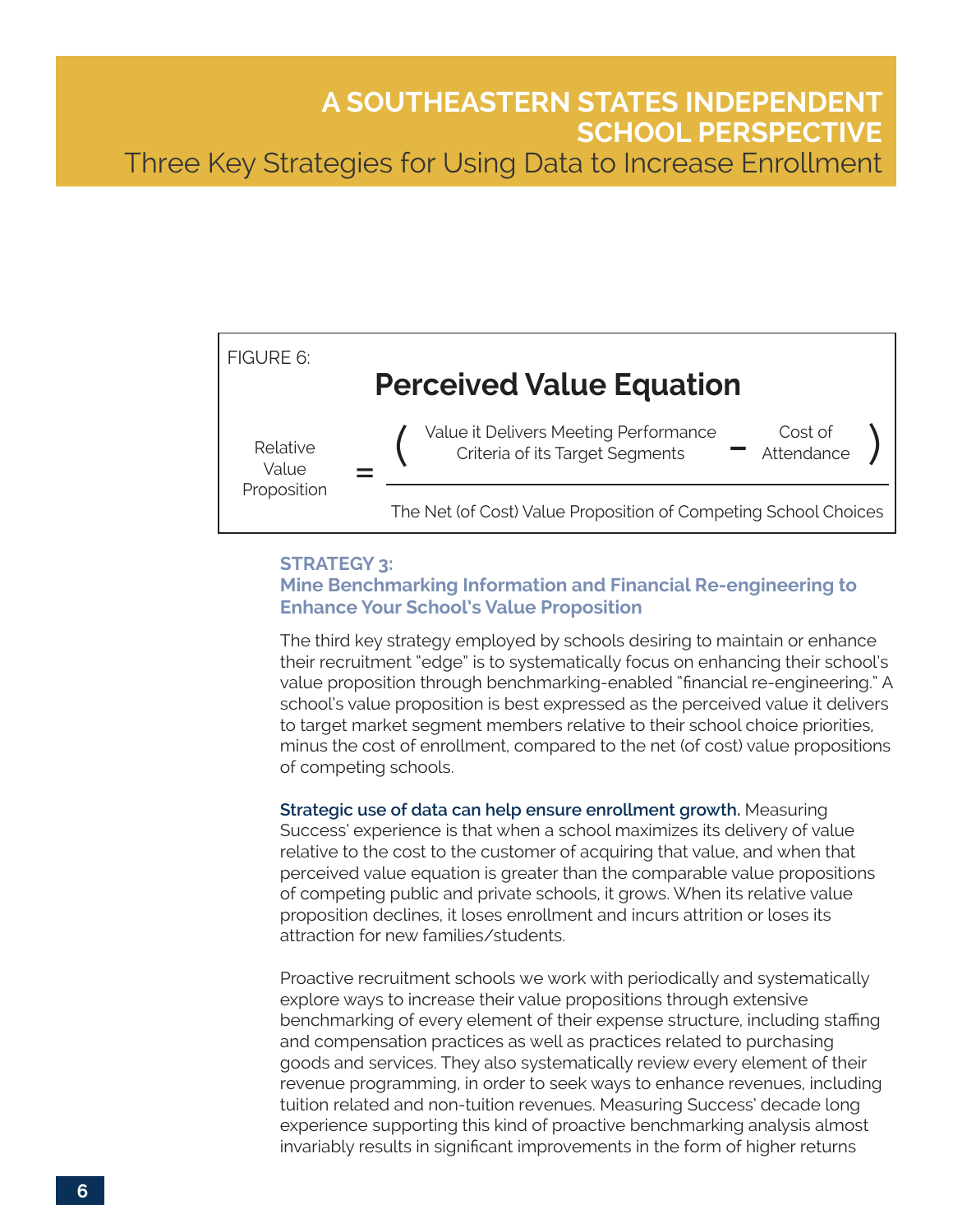on invested human capital and plant and equipment resources as well as increased non-tuition revenues.

A recent long term planning project with Greenhill School of Dallas, Texas, identified \$5 million in additional revenue and reduced expenses combined, with most of the gains achievable within two years. The resulting long term financial plan we developed is a road map that will enable Greenhill School to maintain and even enhance its future value proposition, by continuing to invest heavily in academic quality while holding foreseeable tuition increases to 3 percent per year.

# **Summary**

In summary, in today's challenging enrollment climate, when even Southeastern U.S. schools with a track record of growth are experiencing difficulties filling their schools with qualified candidates, the concerted use of data can help put them on a predictable growth track. Three key data enabled strategies include (1) using data analysis and market research to identify, fully understand and penetrate prime target market segments; (2) using regular cycles of parent, student, and alumni surveys to identify ways to enhance educational programming; and (3) utilizing benchmarking information to re-engineer finances and improve the school's value equation. In Measuring Success' experience, schools utilizing these proven strategies can reliably position themselves for future enrollment growth.

If you would like to explore in more depth how these strategies might help your school, please contact Dr. Harry Bloom at Harry.Bloom@measuringsuccess.com